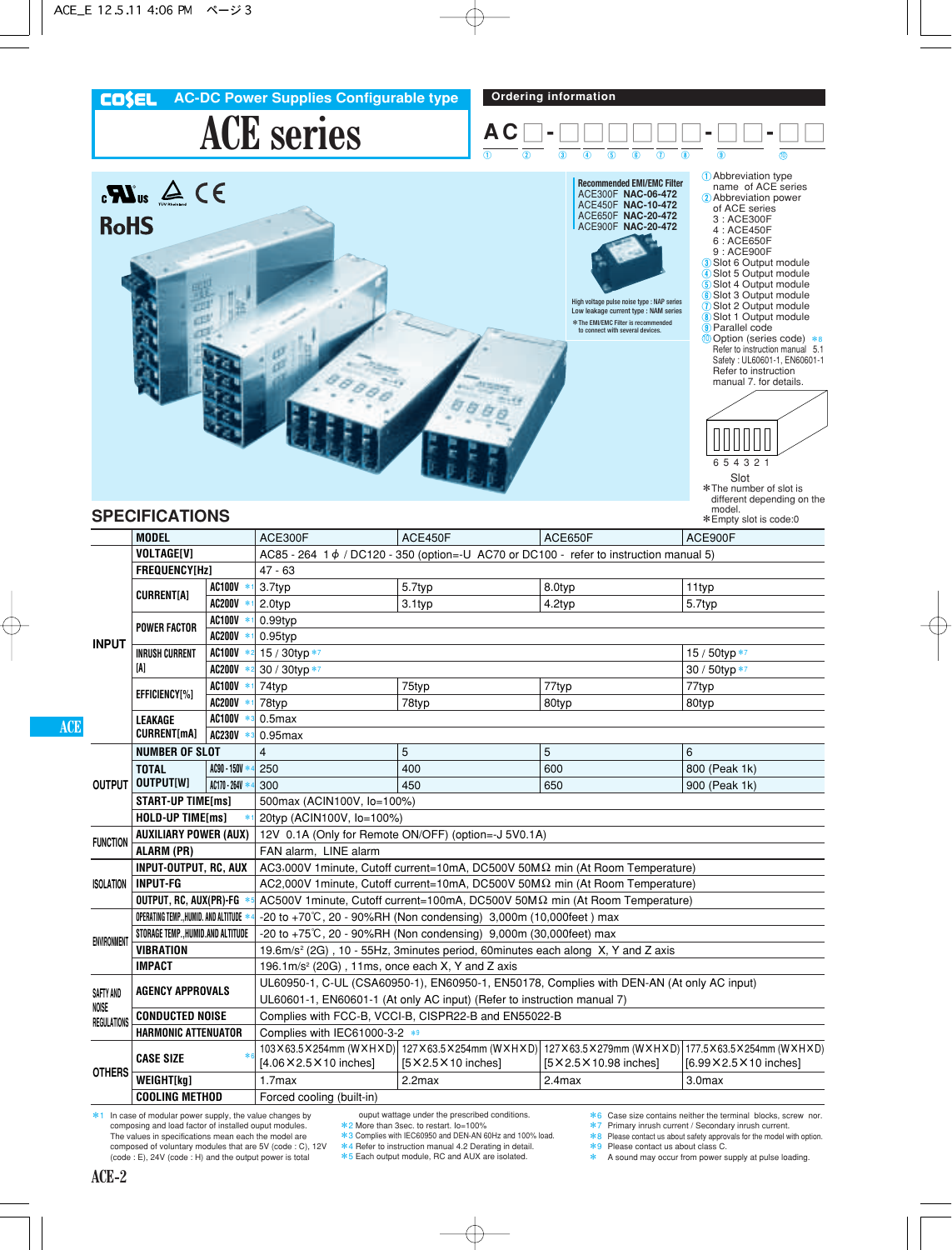#### **Output module specifications**

|                                                 |                                                                       |               | 150W suitable single output                                                       |      |               |                                      |       |               |       |       | 50W suitable single output<br>75W dual output |                                                                                       |      |                                   |       |               |                                                                                       |                     |               |               |
|-------------------------------------------------|-----------------------------------------------------------------------|---------------|-----------------------------------------------------------------------------------|------|---------------|--------------------------------------|-------|---------------|-------|-------|-----------------------------------------------|---------------------------------------------------------------------------------------|------|-----------------------------------|-------|---------------|---------------------------------------------------------------------------------------|---------------------|---------------|---------------|
| <b>ITEM</b>                                     | CODE                                                                  | A             | в                                                                                 | C    | D             | Е                                    |       | G             | н     |       | ĸ                                             |                                                                                       | м    | N                                 | Р     | R             | $Y*7$                                                                                 | $W_{*7}$            | $Z*$          | $9*7$         |
| Number of slots used                            |                                                                       |               |                                                                                   |      |               |                                      |       |               |       |       |                                               |                                                                                       |      |                                   |       |               |                                                                                       |                     |               |               |
| <b>VOLTAGEIVI</b>                               |                                                                       | $+2$          | $+3.3$                                                                            | $+5$ | $+7.5$        | $+12$                                | $+15$ | $+18$         | $+24$ | $+34$ | $+48$                                         | $+3.3$                                                                                | $+5$ | $+12$                             | $+15$ | $+24$         | ±5                                                                                    | ±12                 | ±15           | ±24           |
| <b>MINIMUM CURRENTIAI</b>                       |                                                                       | 0             | 0                                                                                 | 0    | O             | 0                                    | 0     | 0             | 0     | 0     | 0                                             | 0                                                                                     | 0    | 0                                 | 0     | <sup>0</sup>  | 0                                                                                     | 0                   | 0             | 0             |
| <b>CURRENT1[A]</b>                              |                                                                       | 26            | 26                                                                                | 26   | 18            | 13                                   | 10    | 8.5           | 6.5   | 4.5   | 3.2                                           | 10                                                                                    | 10   | 5                                 | 4     | 2.5           | 3                                                                                     | 3.2                 | 2.5           | 1.6           |
| <b>CURRENT2[A]</b>                              |                                                                       |               |                                                                                   |      |               |                                      |       |               |       |       |                                               |                                                                                       |      |                                   |       |               | 7                                                                                     | 4.2                 | 3.5           | 2.5           |
| <b>PEAK CURRENTIAI</b>                          | *1                                                                    | --            |                                                                                   |      |               | 14                                   | 12    | 10            | 8     | 5.5   | 4                                             |                                                                                       | —    |                                   |       |               |                                                                                       | 5                   | 4             |               |
| <b>LINE REGULATION[mV]max</b>                   |                                                                       | 20            | 20                                                                                | 20   | 36            | 48                                   | 60    | 72            | 96    | 120   | 192                                           | 20                                                                                    | 20   | 48                                | 60    | 96            | 20                                                                                    | 48                  | 60            | 60            |
| LOAD REGULATION1[mV]max*                        |                                                                       | 40            | 40                                                                                | 40   | 100           | 100                                  | 120   | 120           | 150   | 180   | 300                                           | 40                                                                                    | 40   | 100                               | 120   | 150           | 250                                                                                   | 600                 | 600           | 600           |
| LOAD REGULATION2[mV]max*                        |                                                                       | —             |                                                                                   | —    |               |                                      |       |               |       |       |                                               |                                                                                       |      |                                   |       |               | 500                                                                                   | 750                 | 750           | 750           |
| <b>RIPPLE</b>                                   | 0 to +50 $\degree$ *2                                                 | 80            | 80                                                                                | 80   | 120           | 120                                  | 120   | 120           | 120   | 120   | 150                                           | 80                                                                                    | 80   | 120                               | 120   | 120           | 80                                                                                    | 120                 | 120           | 120           |
| [mVp-p]max                                      | $-20$ to $0^\circ\text{C}$ $*$ 2                                      | 140           | 140                                                                               | 140  | 160           | 160                                  | 160   | 160           | 160   | 160   | 300                                           | 140                                                                                   | 140  | 160                               | 160   | 160           | 140                                                                                   | 160                 | 160           | 160           |
| <b>RIPPLE NOISE</b>                             | 0 to +50 $°C$ $*$ 2                                                   | 120           | 120                                                                               | 120  | 150           | 150                                  | 150   | 150           | 150   | 150   | 350                                           | 120                                                                                   | 120  | 150                               | 150   | 150           | 120                                                                                   | 150                 | 150           | 150           |
| [mVp-p]max                                      | -20 to 0 $\mathbb{C}$ $*$ 2                                           | 160           | 160                                                                               | 160  | 180           | 180                                  | 180   | 180           | 180   | 180   | 400                                           | 160                                                                                   | 160  | 180                               | 180   | 180           | 160                                                                                   | 180                 | 180           | 180           |
| <b>TEMPERATURE</b><br><b>COEFFICIENTIMVIMAX</b> | $0$ to +50 $\degree$ C                                                | 50            | 50                                                                                | 50   | 90            | 120                                  | 150   | 180           | 240   | 300   | 480                                           | 50                                                                                    | 50   | 120                               | 150   | 240           | 50                                                                                    | 120                 | 150           | 150           |
| <b>DRIFTImVImax</b>                             | $*3$                                                                  | 20            | 20                                                                                | 20   | 36            | 48                                   | 60    | 72            | 96    | 120   | 192                                           | 20                                                                                    | 20   | 48                                | 60    | 96            | 20                                                                                    | 48                  | 60            | 60            |
| OUTPUT VOLTAGE SETTINGIVI                       |                                                                       | $2.00 - 2.20$ | 3.25-3.45   4.99-5.30                                                             |      | $7.20 - 7.80$ | 11.5-12.5   14.4-15.6                |       | $17.3 - 18.7$ |       |       |                                               | 23.0-25.0   33.0-35.0   46.0-50.0   3.25-3.45                                         |      | 4.99-5.30   11.5-12.5   14.4-15.6 |       | $23.0 - 25.0$ | $ 4.99 - 5.30 $                                                                       | 11.5-12.5 14.4-15.6 |               | $23.0 - 25.0$ |
| OUTPUT VOLTAGE ADJUSTMENT RANGEIVI              |                                                                       |               | 1.60-2.60   2.60-3.60   4.00-5.50   6.00-8.20   9.00-13.2   13.2-16.5   16.5-19.2 |      |               |                                      |       |               |       |       |                                               | 19.2-26.4   27.2-37.4   38.4-52.8   2.60-3.60   4.00-5.50   9.00-13.2   13.2-16.5     |      |                                   |       | $19.2 - 26.4$ | $ 4.99 - 6.00 9.60 - 13.2 $                                                           |                     | $13.2 - 16.5$ | $19.2 - 26.4$ |
| <b>OVERCURRENT PROTECTIONIAL</b>                |                                                                       |               |                                                                                   |      |               |                                      |       |               |       |       |                                               | Works over 105% min of rated current or 101% min of peak current. Automatic recovery. |      |                                   |       |               |                                                                                       |                     |               |               |
| <b>OVERVOLTAGE PROTECTIONIVI</b>                |                                                                       |               | $3.00 - 4.80$   $4.00 - 5.25$                                                     |      |               | Works at 115 - 140% of rated voltage |       |               |       |       |                                               | $4.00 - 5.25$                                                                         |      |                                   |       |               | Works at 115 - 140% of rated voltage   6.90-8.40   13.8-16.8   17.25-21.0   27.6-33.6 |                     |               |               |
| <b>FUNCTION</b>                                 | Remotesensing, remote ON/OFF, alarm (LV)<br>Remote ON/OFF. alarm (LV) |               |                                                                                   |      |               |                                      |       |               |       |       |                                               |                                                                                       |      |                                   |       |               |                                                                                       |                     |               |               |

|                                                 |                                |               | 300W suitable single output                                                           |           |                               |                     |               |       |       |       |                                                                                 | 100W insulation dual output<br>150W dual output |               |           |            |           |            |                                                                                                                                                          |         |                |
|-------------------------------------------------|--------------------------------|---------------|---------------------------------------------------------------------------------------|-----------|-------------------------------|---------------------|---------------|-------|-------|-------|---------------------------------------------------------------------------------|-------------------------------------------------|---------------|-----------|------------|-----------|------------|----------------------------------------------------------------------------------------------------------------------------------------------------------|---------|----------------|
| <b>ITEM</b>                                     | CODE                           | 2A            | 2B                                                                                    | 2C        | 2D                            | 2E                  | 2F            | 2G    | 2H    | 2J    | 2K                                                                              |                                                 | $S_{*8}$      |           | $T_{*8}$   |           | $U * 8$    | Q                                                                                                                                                        | $V_{*}$ |                |
| Number of slots used                            |                                | 2             | 2                                                                                     | 2         | 2                             | 2                   | 2             | 2     | 2     | 2     | 2                                                                               |                                                 |               |           |            |           |            |                                                                                                                                                          |         |                |
| <b>VOLTAGEIVI</b>                               |                                | $+2$          | $+3.3$                                                                                | $+5$      | $+7.5$                        | $+12$               | $+15$         | $+18$ | $+24$ | $+34$ | $+48$                                                                           | $V_1: +5$                                       | $V_2: +5$     | $V_1 + 5$ | $V_2: +12$ | $V_1: +5$ | $V_2: +24$ | ±12                                                                                                                                                      | ±15     |                |
| <b>MINIMUM CURRENTIAI</b>                       |                                | 0             | 0                                                                                     | 0         | 0                             | 0                   | 0             | 0     | 0     | 0     | 0                                                                               | 0                                               | 0             | 0         | 0          | 0         | 0          | 0                                                                                                                                                        | 0       | lmput<br>Refer |
| <b>CURRENT1IA1</b>                              |                                | 60            | 60                                                                                    | 60        | 40                            | 25                  | 20            | 17    | 14    | 10    | 7                                                                               | 10                                              | 5             | 10        | 4.2        | 10        | 2.1        | 6.4                                                                                                                                                      | 5.5     | ಕ<br>В         |
| <b>CURRENT2[A]</b>                              |                                | __            |                                                                                       |           |                               |                     |               |       |       |       |                                                                                 |                                                 |               |           |            |           |            | 8                                                                                                                                                        |         | nodule         |
| <b>PEAK CURRENTIAI</b>                          | *1                             |               |                                                                                       |           |                               | 34                  | 27            | 23    | 20    | 14    | 10                                                                              |                                                 |               |           |            |           |            | 10                                                                                                                                                       | 8       |                |
| LINE REGULATION[mV]max                          |                                | 20            | 20                                                                                    | 20        | 36                            | 48                  | 60            | 72    | 96    | 120   | 192                                                                             | 20                                              | 20            | 20        | 48         | 20        | 96         | 48                                                                                                                                                       | 60      | Instructio     |
| LOAD REGULATION1[mV]max*                        |                                | 40            | 40                                                                                    | 40        | 100                           | 100                 | 120           | 120   | 150   | 180   | 300                                                                             | 40                                              | 40            | 40        | 100        | 40        | 150        | 600                                                                                                                                                      | 600     | ∍              |
| LOAD REGULATION2[mV]max*                        |                                | —             |                                                                                       |           |                               |                     |               |       |       |       |                                                                                 |                                                 |               |           |            |           |            | 750                                                                                                                                                      | 750     | man            |
| <b>RIPPLE</b>                                   | 0 to +50 $°C$ $*$ 2            | 80            | 80                                                                                    | 80        | 120                           | 120                 | 120           | 120   | 120   | 120   | 150                                                                             | 80                                              | 80            | 80        | 120        | 80        | 120        | 140                                                                                                                                                      | 140     | 듧              |
| $[mVp-p]max$                                    | $-20$ to $0^{\circ}C \cdot z$  | 140           | 140                                                                                   | 140       | 160                           | 160                 | 160           | 160   | 160   | 160   | 300                                                                             | 140                                             | 140           | 140       | 160        | 140       | 160        | 200                                                                                                                                                      | 200     | $\sigma$       |
| <b>RIPPLE NOISE</b>                             | 0 to +50 $°C$ $*$ <sub>2</sub> | 120           | 120                                                                                   | 120       | 150                           | 150                 | 150           | 150   | 150   | 150   | 350                                                                             | 120                                             | 120           | 120       | 150        | 120       | 150        | 230                                                                                                                                                      | 230     | Indu           |
| [mVp-p]max                                      | -20 to $0^\circ\text{C}$ $*$ 2 | 160           | 160                                                                                   | 160       | 180                           | 180                 | 180           | 180   | 180   | 180   | 400                                                                             | 160                                             | 160           | 160       | 180        | 160       | 180        | 350                                                                                                                                                      | 350     |                |
| <b>TEMPERATURE</b><br><b>COFFFICIENTImVImax</b> | $0$ to +50 $\degree$ C         | 50            | 50                                                                                    | 50        | 90                            | 120                 | 150           | 180   | 240   | 300   | 480                                                                             | 50                                              | 50            | 50        | 120        | 50        | 240        | 120                                                                                                                                                      | 150     |                |
| DRIFT[mV]max                                    | *3                             | 20            | 20                                                                                    | 20        | 36                            | 48                  | 60            | 72    | 96    | 120   | 192                                                                             | 20                                              | 20            | 20        | 48         | 20        | 96         | 48                                                                                                                                                       | 60      |                |
| OUTPUT VOLTAGE SETTINGIVI                       |                                | $2.00 - 2.20$ | $3.25 - 3.45$                                                                         | 4.99-5.30 |                               | 7.20-7.80 11.5-12.5 | $14.4 - 15.6$ |       |       |       | 17.3-18.7 23.0-25.0 33.0-35.0 46.0-50.0 4.99-5.30 4.99-5.30 4.99-5.30 11.5-12.5 |                                                 |               |           |            |           |            | 4.99-5.30   23.0-25.0   11.5-12.5   14.4-15.6                                                                                                            |         |                |
| OUTPUT VOLTAGE ADJUSTMENT RANGEIVI              |                                | $1.60 - 2.60$ | $2.60 - 3.60$                                                                         |           | 4.00-5.50 6.00-8.20 9.00-13.2 |                     |               |       |       |       |                                                                                 |                                                 |               |           |            |           |            | 132-16.5   16.5-19.2   19.2-26.4   27.2-37.4   38.4-52.8   4.99-5.50   3.00-5.50   4.99-5.50   7.50-13.2   4.99-5.50   15.0-26.4   9.60-13.2   13.2-16.5 |         |                |
| <b>OVERCURRENT PROTECTIONIAL</b>                |                                |               | Works over 105% min of rated current or 101% min of peak current. Automatic recovery. |           |                               |                     |               |       |       |       |                                                                                 |                                                 |               |           |            |           |            |                                                                                                                                                          |         |                |
| <b>OVERVOLTAGE PROTECTIONIVI</b>                |                                |               | 3.00-4.80 4.00-5.25 Works at 115 - 140% of rated voltage                              |           |                               |                     |               |       |       |       |                                                                                 |                                                 |               |           |            |           |            |                                                                                                                                                          |         |                |
| <b>FUNCTION</b>                                 |                                |               | Remotesensing, remote ON/OFF, alarm (LV)                                              |           |                               |                     |               |       |       |       |                                                                                 |                                                 | Remote ON/OFF |           |            |           |            | Same as W.Z                                                                                                                                              |         |                |

\*1 Operating condition of peak current : Peak current is less than 10sec., duty is less than 35% and average current is less than rated current. (rated current2 at Module W, Z, 9, Q and V)

\*2 Measured by 20MHz oscilloscope or Ripple-Noise meter (Equivalent to KEISOKU-GIKEN :

RM101). Ripple and Ripple Noise is measured by using measuring board with capacitor of<br>22 µ F within 150mm from output terminal.

\*3 Drift is changed in DC output for an eight hour period after half-hour warm-up at 25°C, with

the input voltage held constant at the rated input/output.<br>\*4 When the output voltage of module A is used less than 2.0V, keep minimum output current 2.6A<br>\*5 It is a value from 0 to rated output current1. The current on n

 $*6$  It is a value from 0 to rated output current2. The current on non-measurement side is fixed.<br> $*7$  The sum of +power and -power must be less than output power(Y:50W, W:76.8W, Z:75W, The sum of +power and -power must be less than output power(Y:50W, W:76.8W, Z:75W, 9:76.8W, Q:153.6W, V:165W).

\*8 Ratings of V2 can draw up to 50% of rated current at the time of 0A in load of V1. (Only module S,T,U. refer to instruction manual 4.2 for details.)

- \* Each output of module Y-Z, 9, Q and V is a ground common type (not isolated),each output of module S,T and U is isolated.
- $\star$  For ACE300F,450F and 650F, input and output terminals can be set at the same side if Input module (code:I) is installed instead of the most left module.

Modules which can correspond to medical electrical equipment (UL2601-1, EN60601-1) are all modules except module S, T and U. Refer to instruction manual 7. for details.

**Block diagram**

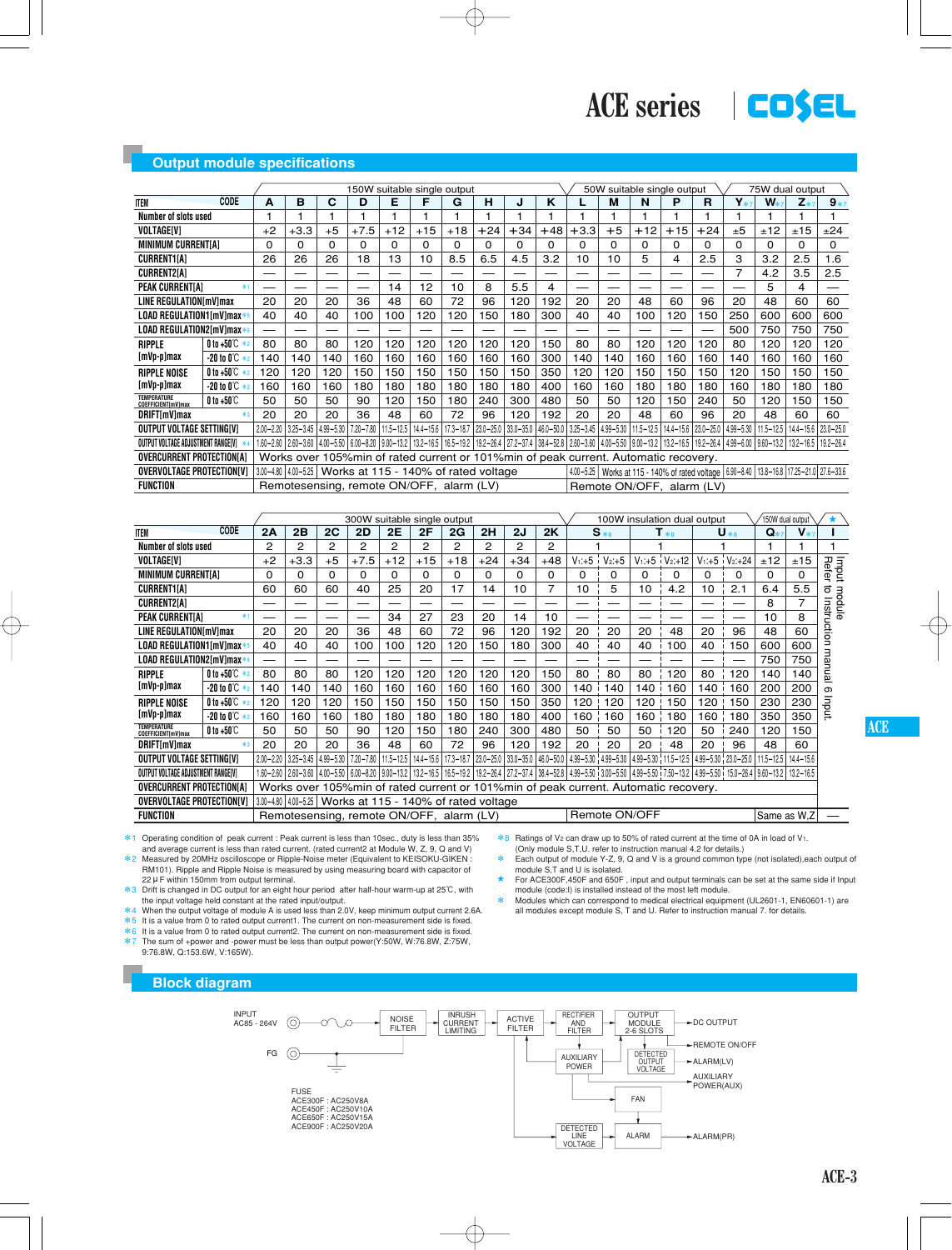# **LOSEL** | ACE series

#### **ACE300F external view**



**ACE**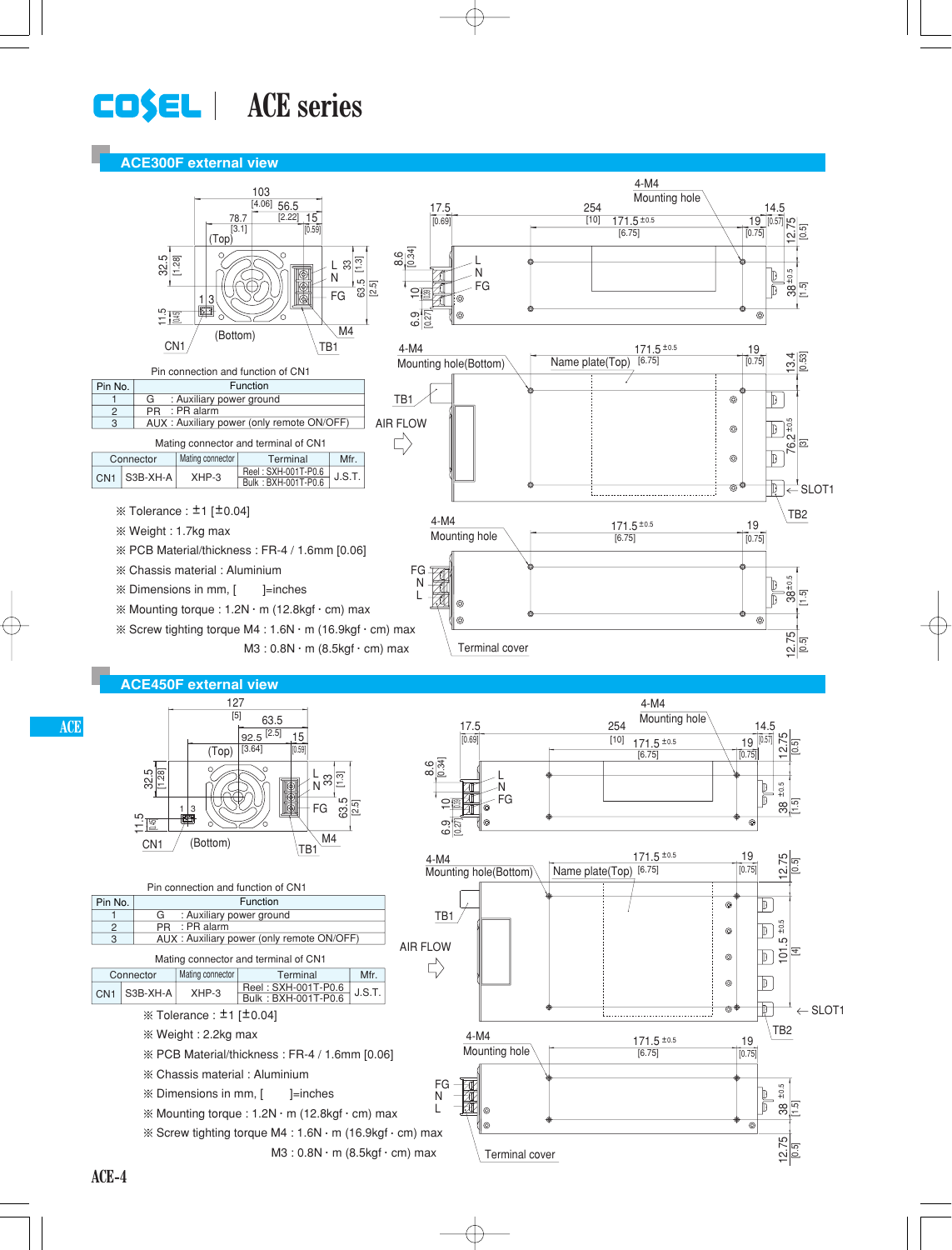ACE series **COSEL** 



- $\%$  Mounting torque : 1.2N  $\cdot$  m (12.8kgf $\cdot$  cm) max
- $\%$  Screw tighting torque M4 : 1.6N  $\cdot$  m (16.9kgf  $\cdot$  cm) max  $M3: 0.8N \cdot m$  (8.5kgf  $\cdot$  cm) max

 $\frac{12.75}{10.51}$ 

⊚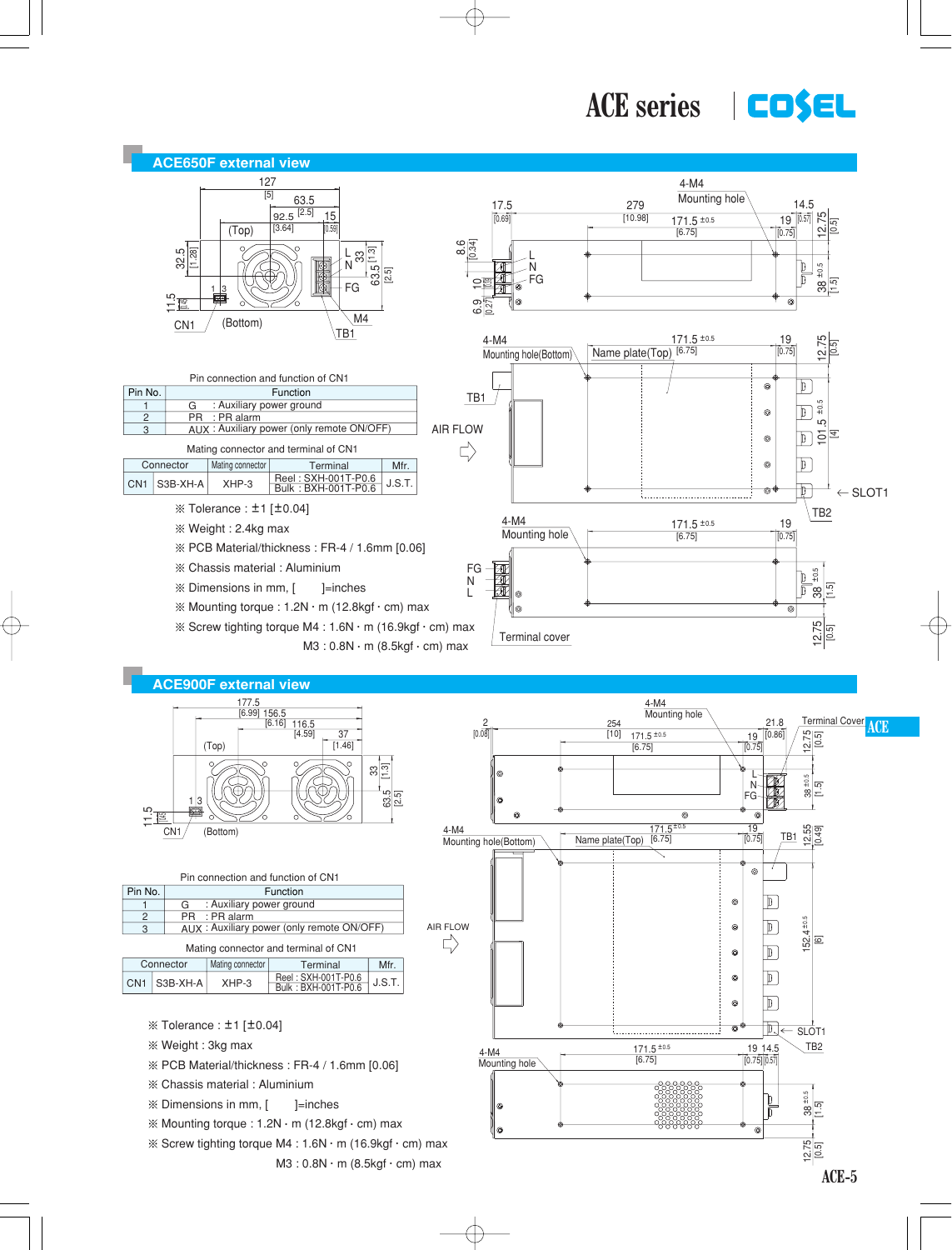# **LOSEL** | ACE series

### **Output module and connector pin assign**

#### **1.Output side view**



(Top) ACE450F/650F Output side view 8.2 23.8







#### **2.Output module side view and connector pin assign**



adjustable potentiometer for V2

 $\mathcal{X}$ Tolerance : ±1 [±0.04]  $\mathbb X$ Dimensions in mm,  $[$  ] =inches

**Module : S,T,U**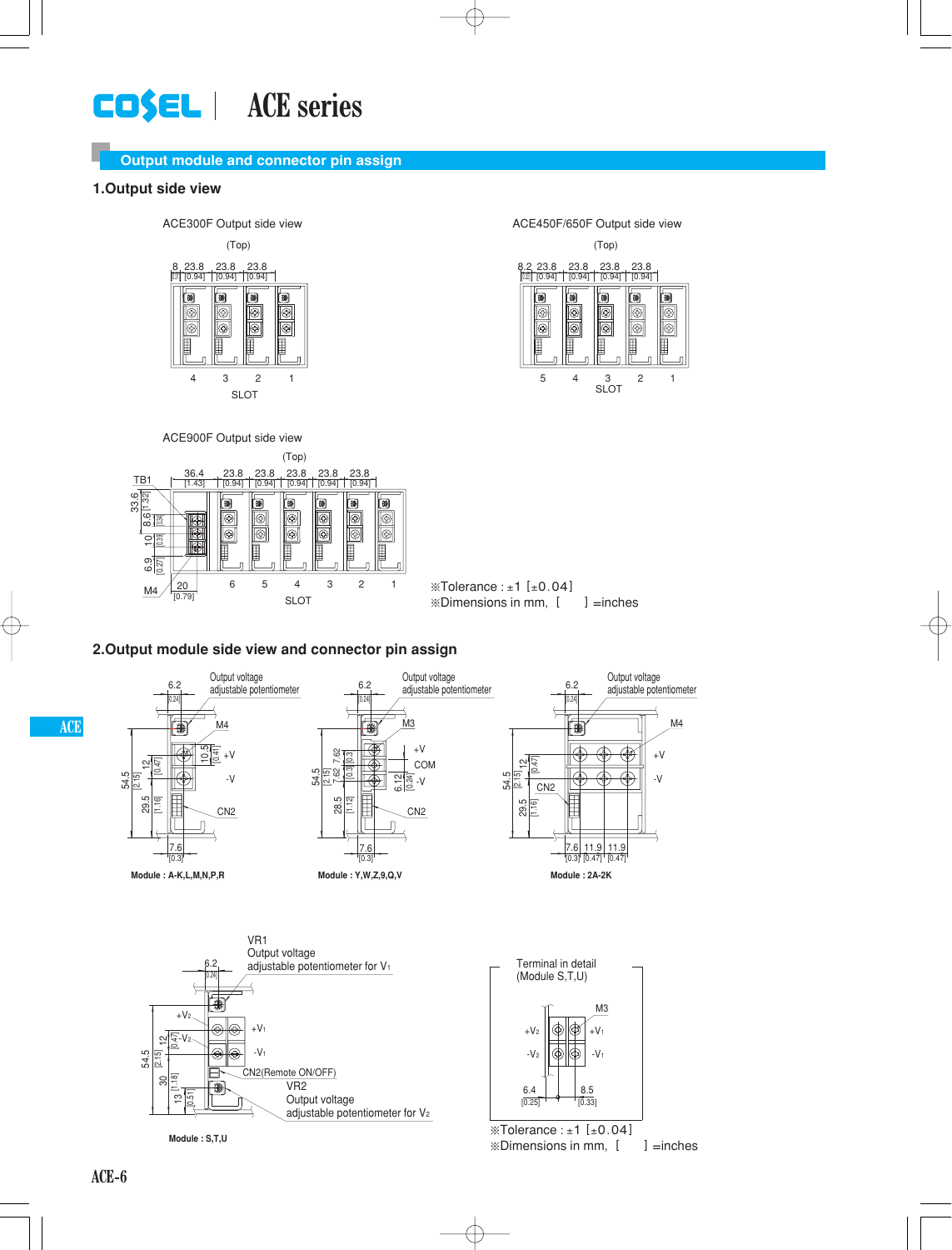#### **Output module and connector pin assign**

**OCN2** connector pin assign except module S,T,U

Mating connector and terminal of CN2 in Output Module

|                | Connector | Mating connector | Mfr                                                                                        |        |
|----------------|-----------|------------------|--------------------------------------------------------------------------------------------|--------|
| C <sub>N</sub> |           |                  | Chain: SPHD-002T-P0.5<br>S10B-PHDSS   PHDR-10VS Loose: BPHD-001T-P0.5<br>BPHD-002T-P0.5 *1 | J.S.T. |

¶ The housing for the remote sensing unused is mounted on CN2 of each output module(applying module : A - K,2A - 2K).

\*1 Please consult J.S.T for a non-standard crimping tool.



#### Function Pin connection and function of CN2 in Output Module

|                | i uncuon                                                                           |                                        |
|----------------|------------------------------------------------------------------------------------|----------------------------------------|
| Pin No.        | Applying module: A - K,2A - 2K                                                     | Applying module: L,M,N,P,R,Y,W,Z,9,Q,V |
|                | RC+: Remote ON/OFF +                                                               | RC+: Remote ON/OFF +                   |
| $\overline{2}$ | RC-: Remote ON/OFF -                                                               | RC-: Remote ON/OFF-                    |
| 3              | $N/C$ : N.C.                                                                       | $N/C$ : N.C.                           |
| 4              | $N/C$ : N.C.                                                                       | $N/C$ : N.C.                           |
| 5              | $LV+$ : LV alarm                                                                   | $LV+$ : LV alarm                       |
| 6              | $LV-$ : LV alarm ground                                                            | $LV-$ : LV alarm ground                |
|                | $\overline{+M}$ : Self sensing terminal.<br>(Do not wire for external connection.) | $N/C$ : N.C.                           |
| 8              | $+S$ : + Remote sensing                                                            | $N/C$ : N.C.                           |
| 9              | : Self sensing terminal.<br>-M<br>(Do not wire for external connection.)           | $N/C$ : N.C.                           |
| 10             | $-S$ : - Remote sensing                                                            | $N/C$ : N.C.                           |

**CN2** connector pin assign of module S,T,U

Mating connector and terminal of CN2 in Output Module

|     | Connector  | Mating connector | Terminal                                     | Mfr.  |
|-----|------------|------------------|----------------------------------------------|-------|
| CN2 | S2B-PH-K-S | PHR-2            | Chain:SPH-002T-P0.5S<br>Loose:BPH-002T-P0.5S | J.S.T |



#### Pin connection and function of CN2 in Output Module

| Pin No. | Function        |
|---------|-----------------|
|         | Remote ON/OFF + |
|         | Remote ON/OFF - |
|         |                 |